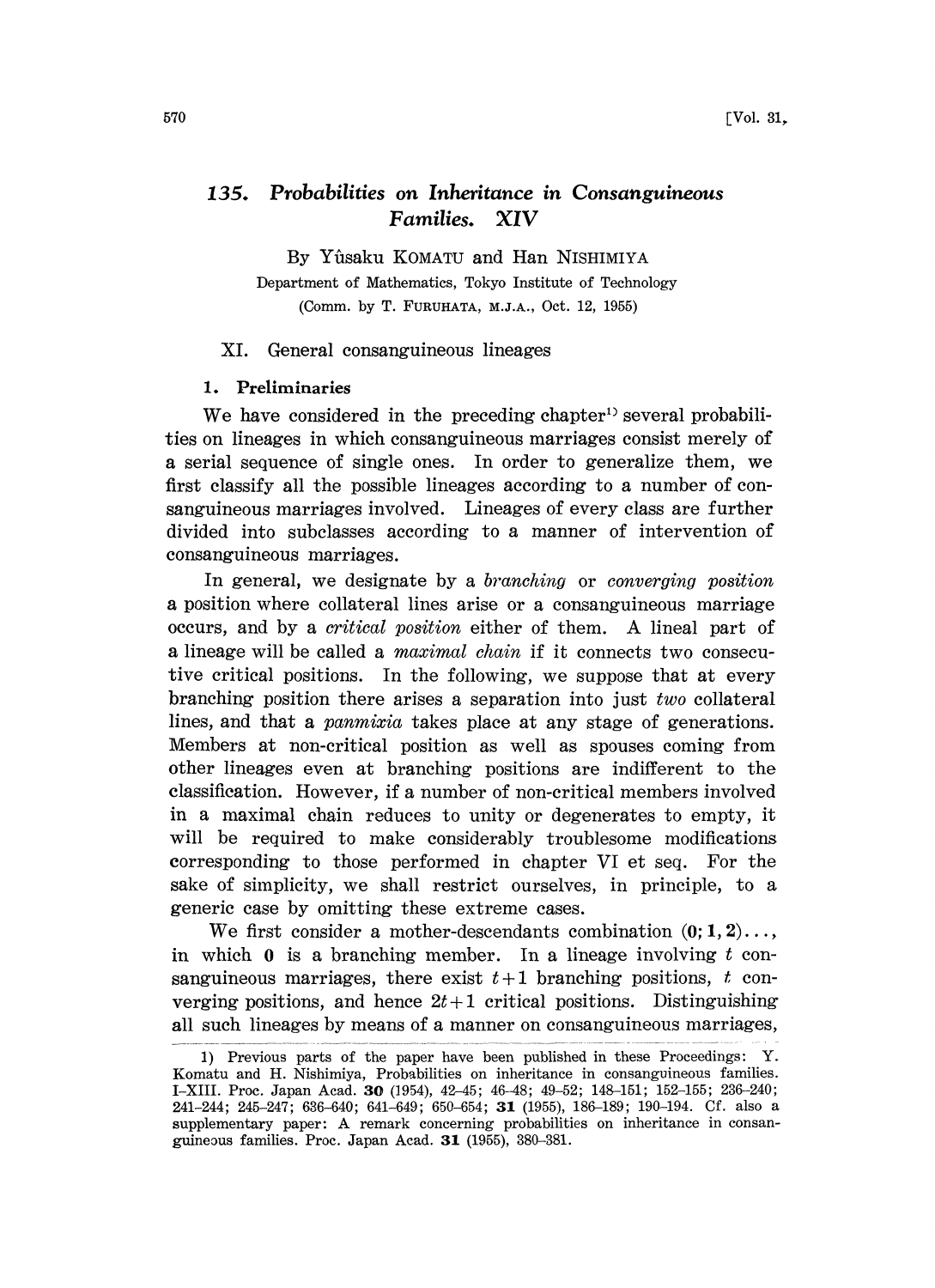we designate by  $M(t)$  the number of different subclasses so obtained. We have, for instance,  $M(0)=1$ ,  $M(1)=3$ ,  $M(2)=21$ .

Once the problem on mother-descendants combination having been fully dealt with, related problems, e.g. on mother-descendant or descendants combination will be readily derived by means of routine methods.

## 2. Mother-descendants combination

The reduced probability of mother-descendants combination of the Jth subclass,  $\kappa$ ...(0; 1, 2), among  $M(t)$  subclasses will be designated by

 $K_i^J(0; 1, 2)$   $(J=I, II, \ldots, M(t)).$ Our object is hen to derive an explicit expression for this probability. However, for economy reason of the space, we shall state here only the final result. Detailed discussions, especially the proof of the formula, will be performed fully in another paper.<sup>2)</sup>

Now, our main formula is expressed in the form  
\n
$$
K_t^J(0; 1, 2) = \overline{A}_1 \overline{A}_2 + [\mathbf{P}_2^{(1)}]_t^J \overline{A}_2 Q(0; 1) + [\mathbf{P}_1^{(2)}]_t^J \overline{A}_1 Q(0; 2) + [\mathbf{T}]_t^J T(0; 1, 2) + [\mathbf{S}]_t^J S(0; 1, 2) + [\mathbf{O}]_t^J {\{\overline{A}_1 Q(1; 2) + \overline{A}_2 Q(2; 1)\}}
$$
\n
$$
(J = I, II, \dots, M(t); t = 0, 1, 2, \dots),
$$

 $\overline{A}_1$  and  $\overline{A}_2$  designating the relative frequencies of the genotypes of 1 and 2, respectively.

In order to write down explicit expressions for several coefficients contained in the formula, we consider all the possible paths steadily descending from  $0$  to 1 and to 2, which will be designated by

 $1_u$   $(u=1,\ldots, U_J)$  and  $2_v$   $(v=1,\ldots, V_J)$ ,

respectively. The length of a path, i. e. the total sum of generationnumbers involved in a path, exclusive of initial member but inclusive of terminal member, will be designated by the same notation as the path itself. Further, for a branching position  $\Omega$  lying on a path  $1<sub>u</sub>$  or  $2<sub>v</sub>$ , all the possible subpaths which are obtained by rejecting the parts antecedent to  $\Omega$  will be designated, together with their lengths, by

 $\mathbf{1}_{u}(Q)$   $(u=1,\ldots, U_{J})$  or  $\mathbf{2}_{v}(Q)$   $(v=1,\ldots, V_{J}),$ 

respectively, some among them being eventually vacuous or coincident. Every path and every subpah is supposed to be closed at its both ends, hough the length is to be counted by excluding its starting member.

<sup>2)</sup> To be published in Bull. Tokyo Inst. Tech. Detailed discussions for the previous parts are found also in this Bulletin: Y. Komatu and H. Nishimiya, Probabilistic investigations on inheritance in consanguineous families. Bull. Tokyo Inst. Tech. Nos. 1, 2, 3 (1954), 1-66, 67-152, 153-222; No. 2 (1955), in press.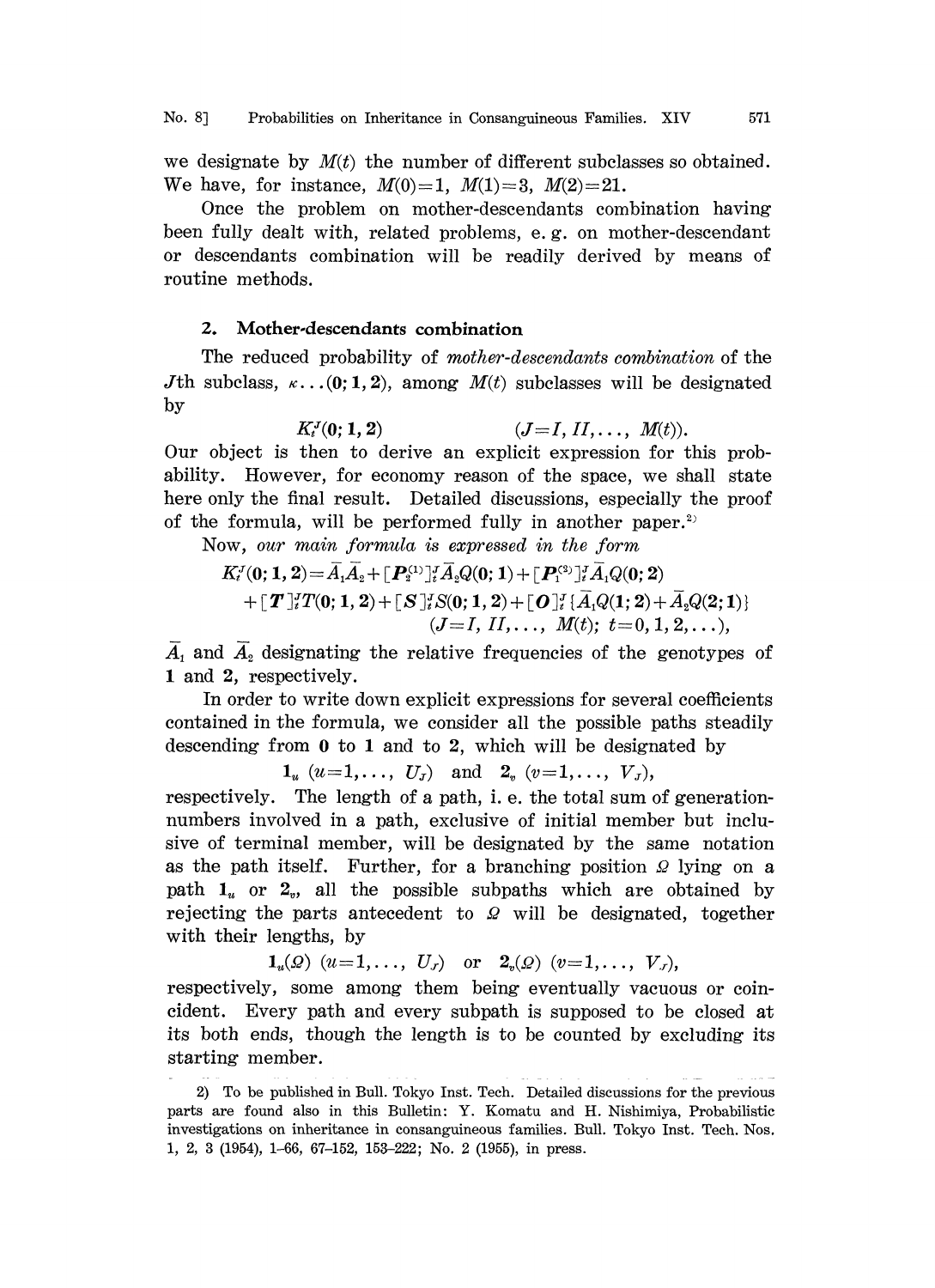By making use of these notations, the coefficients contained in the main formula are expressed in the form:

$$
\begin{aligned}\n\left[P_2^{(1)}\right]_t^J &= 2 \sum_{u=1}^{U_J} 2^{-1} u, & \left[P_1^{(2)}\right]_t^J &= 2 \sum_{v=1}^{V_J} 2^{-2} v, \\
\left[T\right]_t^J &= 2 \sum_{u} 2^{-1} u^{-2} v, \\
\left[S\right]_t^J &= 4 \sum_{\substack{u \\ \Omega}} \sum_{\substack{1_u(\Omega) \cap 2_u(\Omega) = 0}} 2^{-\Omega(0) - 1} u^{(\Omega) - 2} v^{(\Omega)}, \\
\left[U\right]_t^J &= 2 \sum_{\substack{u \\ \Omega}} \sum_{\substack{1_u(\Omega) \cap 2_u(\Omega) = 0}} 2^{-1} u^{(\Omega) - 2} v^{(\Omega)}.\n\end{aligned}
$$

 $\frac{1}{u} \sum_{u=1}^{u} \frac{2u}{u^{(1)}-2v-2v^{(1)}}$ <br>Here the summation affixed by  $\Omega$  extends over all the branching positions except 0, and the summation affixed by  $1_u \cap 2_v = 0$  over all the possible pairs of paths  $1$  and  $2$  disjoint after  $0$ , while the summation affixed by  $1_u(Q) \cap 2_v(Q) = Q$  and  $1_u-1_u(Q) = 2_v-2_v(Q) = Q(0)$ extends over all the possible pairs of paths  $1$ <sup> $_u$ </sup> and  $2$ <sup> $_v$ </sup> common before  $\Omega$  and disjoint after  $\Omega$ ,  $\Omega(0)$  being the length of the common part.

## 3. Mother-descendant combination

A mother-descendants combination yields, by convoluting  $\varepsilon_n$  from below, a corresponding mother-descendant combination, of which the reduced probability will be designated by

$$
K_{i;n}^J(0; 1) = \sum_{p,q} K_i^J(0; p, q) \varepsilon_n(p, q; 1) \qquad (J = I, II, \ldots, M(t)),
$$

the number of inerjacent consanguineous marriages being equal to  $t+1$ .

We suppose here also that the generation-numbers concerned, except n, are greater than unity. It is then shown that the final result may be written in the form

$$
K_{i;1}^{J}(0; 1) = A_1 + \frac{1}{2} \{ \left[ P_2^{(1)} \right]_i^J + \left[ P_1^{(2)} \right]_i^J \} Q(0; 1) + \left[ T \right]_i^J T(0; 1) + \frac{1}{2} \left[ S \right]_i^J S(0; 1) + \left[ O \right]_i^J R(1), K_{i;n}^{J}(0; 1) = \bar{A}_1 + 2^{-n} \{ \left[ P_2^{(1)} \right]_i^J + \left[ P_1^{(2)} \right]_i^J \} Q(0; 1) \qquad (n > 1).
$$

The coefficients are constructed in a manner defined in the last section with respect to 0 and the last converging members. In particular, the coefficient of  $Q(0; 1)$  is equal to the sum of the terms  $2\times2^{-1}$  where  $1_w$  extends over the sum of generation-numbers in every possible path numbered with  $w=1,\ldots, W_t$ , which connects descendingly the initial member 0 with the terminal member 1, exclusive of the former but inclusive of the latter. This fact represents a generalization of a result noticed in chapter V,  $\S 4$  for a particular case  $t=0$ . However, it can be shown that the range of its validity is far extensive, as will be mentioned later.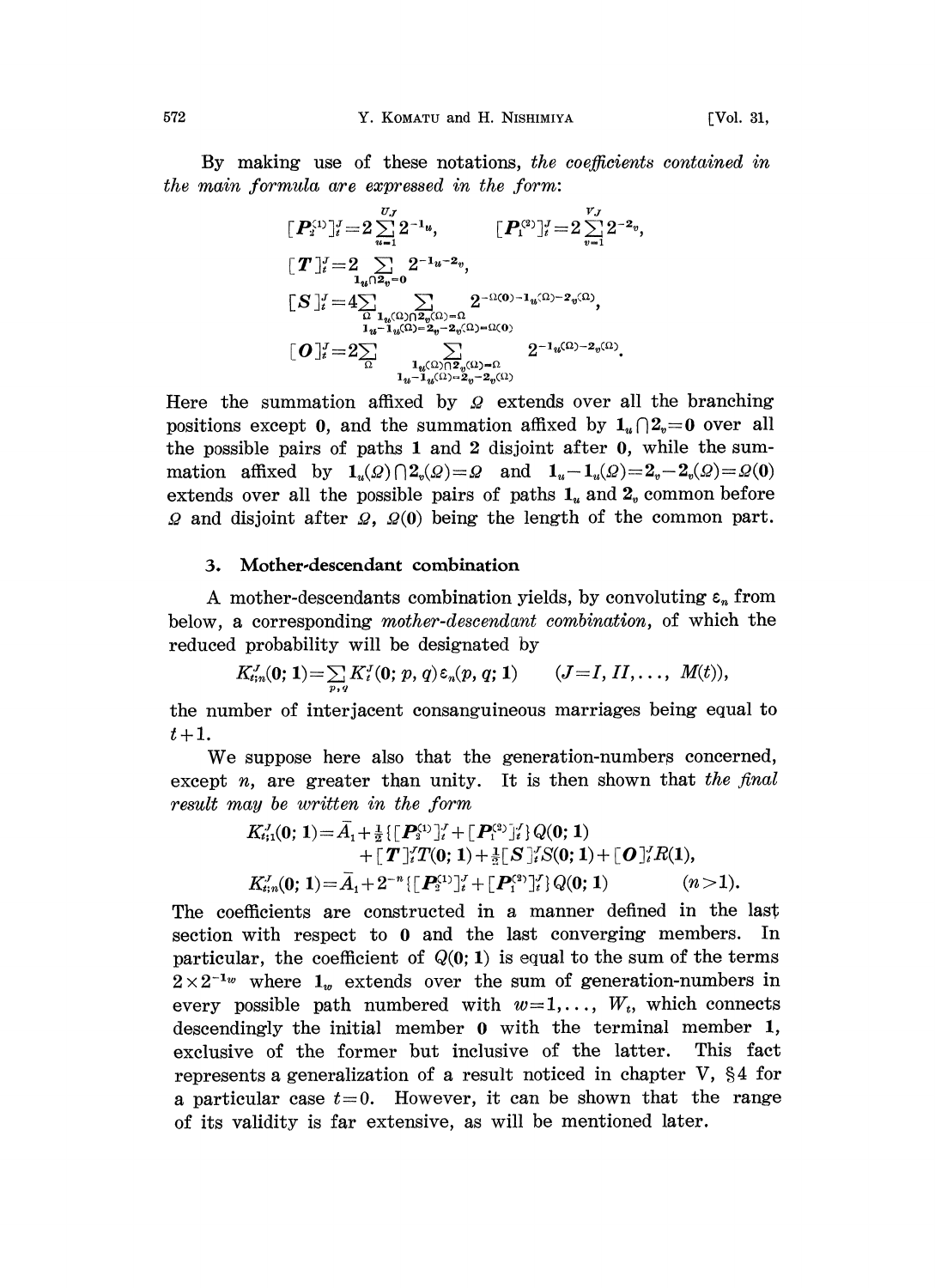No. 8] Probabilities on Inheritance in Consanguineous Families. XIV 573

## 4. Related combinations

Mother-descendants as well as mother-descendant combinations having been dealt with, results on several related combinations can be obtained by simple operaions. First, by eliminating mother's type from a mother-descendants combination, we get the corresponding descendants combination, of which the reduced probability is shown to be expressible in the form

$$
\sum_{i}^{V}(1, 2) = \sum_{e} \overline{A}_{e} K_{i}^{J}(e; 1, 2)
$$
  
=  $\overline{A}_{1} \overline{A}_{2} + \{[T]_{i}^{J} + [O]_{i}^{J}\} \{\overline{A}_{1} Q(1; 2) + \overline{A}_{2} Q(2; 1)\};$ 

the coefficient of the second term in the last expression is, in its fully explicit form, given by

form, given by  
\n
$$
[\boldsymbol{T}]_{i}^{J} + [\boldsymbol{O}]_{i}^{J} = 2 \sum_{\substack{1_u(Z) \cap 2v(Z) = Z \\ 1_u - 1_u(Z) = 2_v - 2_v(Z)}} 2^{-1_u(Z) - 2v(Z)},
$$
\n
$$
\text{ummation affixed by } Z \text{ extends over all } 1
$$
\n
$$
\text{lusive of } 0.
$$

where the summation affixed by  $Z$  extends over all the branching positions, inclusive of 0.

Next, by eliminating mother's type from a mother-descendant combination, we get a *distribution of genotypes* in the corresponding descendant's generation. Thus, the probabilistic frequency of genotype  $A_1$  in the generation designated by  $(1)_{i:n}^{\gamma}$  is given by

$$
\bar{A}_{i,n}^r(1) = \sum_{e} \bar{A}_e K_{i,n}^r(e; 1)
$$
\n
$$
= \begin{cases} \bar{A}_1 + \{ [\boldsymbol{T}]_i^r + [\boldsymbol{O}]_i^r \} R(1) & \text{for} \quad n = 1, \\ \bar{A}_1 & \text{for} \quad n > 1, \end{cases}
$$

he coefficient being constructed with respect to the member <sup>0</sup> and the last converging members. There appears a deviation from equilibrium in case  $n=1$ .

On the other hand, it is also easy to derive probabilities of several combinations in which a collateral separation takes place at an intermediate, not original, generation. In fact, we get by means of readily comprehensible notations, the following results:

$$
K_{l|t}^{J}(0; 1, 2) = \sum_{e} \kappa_{l}(0; e) K_{l}^{J}(e; 1, 2)
$$
  
\n
$$
= \bar{A}_{1} \bar{A}_{2} + 2^{-l} \{ [P_{2}^{(1)}]_{t}^{J} \bar{A}_{2} Q(0; 1) + [P_{1}^{(2)}]_{t}^{J} \bar{A}_{1} Q(0; 2) \} + \{ [T]_{t}^{J} + [O]_{t}^{J} \} \{ \bar{A}_{1} Q(1; 2) + \bar{A}_{2} Q(2; 1) \} + 2^{-l} \{ [T]_{t}^{J} + [S]_{t}^{J} \} S(0; 1, 2);
$$
  
\n
$$
K_{l|t;1}^{J}(0; 1) = \bar{A}_{1} + 2^{-l-1} \{ [P_{2}^{(1)}]_{t}^{J} + [P_{1}^{(2)}]_{t}^{J} \} Q(0; 1) + \{ [T]_{t}^{J} + [O]_{t}^{J} \} R(1) + 2^{-l} \{ [T]_{t}^{J} + [S]_{t}^{J} \} S(0; 1),
$$
  
\n
$$
K_{l|t; n}^{J}(0; 1) = \bar{A}_{1} + 2^{-l-n} \{ [P_{2}^{(1)}]_{t}^{J} + [P_{1}^{(2)}]_{t}^{J} \} Q(0; 1) \qquad (n > 1);
$$
  
\n
$$
\sum_{l|t|}^{J} (1, 2) = \bar{A}_{1} \bar{A}_{2} + \{ [T]_{t}^{J} + [O]_{t}^{J} \} \{ \bar{A}_{1} Q(1; 2) + \bar{A}_{2} Q(2; 1) \};
$$
  
\n
$$
\bar{A}_{l|t; n}^{J}(1) = \{ \bar{A}_{1} + \{ [T]_{t}^{J} + [O]_{t}^{J} \} R(1) \qquad (n = 1),
$$
  
\n
$$
K_{l|t; n}^{J}(1) = \{ \bar{A}_{1}^{J} + [T]_{t}^{J} + [O]_{t}^{J} \} R(1) \qquad (n = 1),
$$